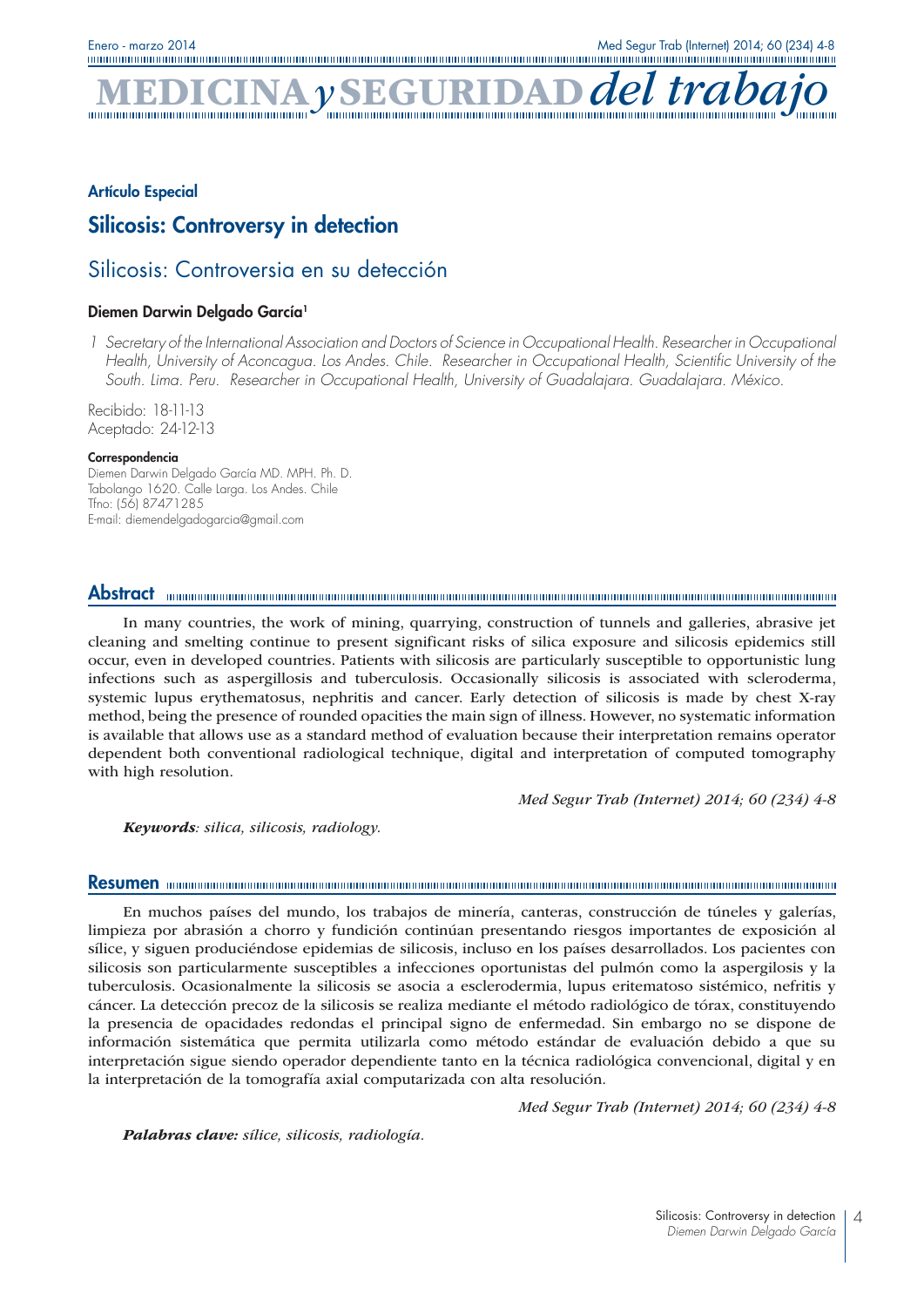#### **INTRODUCTION**

The pneumoconiosis is an occupational disease, the word derives from the Greek pneuma: *air* and kovni: *dust*. It is characterized by marked progressive lung fibrosis<sup>1</sup>. The silicosis is currently the most common of pneumoconiosis, the disease is detected by conventional imaging of the chest, classified according to their natural evolution.

Quartz is a mineral composed of silica which corresponds to 60% of the earth's crust. Silica inhalation and contact with the pulmonary alveoli can produce local and  $immunological reaction<sup>2</sup>$ , the pathogenesis and evolution depend on the individual condition of the person who is exposed or were exposed to inorganic solid waste.

The elementary lesion, of the silicosis is the nodule rounded appearance, which is detected by conventional radiology, to the perform the biopsy, the nodule has a central portion fibrous, to sometimes hyalinized, surrounded by concentric layers of collagen and a peripheral zone with silica-laden macrophages and other cells<sup>3</sup>.

The complicated silicosis is characterized by the presence in the lung of masses greater than 1 cm diameter called silicomas. Notably silicosis has no symptoms initially, however the silicoma distorts the structure of the bronchi, determining altering lung function parameters and gas exchange in very advanced stages.

The silicosis patients are particularly susceptible to opportunistic infections such as aspergillosis and lung tuberculosis<sup>4</sup>, no clutch most often observed in these patients, is the development of chronic bronchitis, emphysema, pneumothorax and pulmonary hypertension<sup>5,  $6$ </sup>.

Occasionally silicosis is associated with scleroderma<sup>7, 8, 9, 11</sup>, systemic lupus erythematosus  $10, 11$ , nephritis  $11$  and cancer  $12$ .

In many countries, the work of mining, quarrying, construction of tunnels and galleries, abrasive jet cleaning and smelting continue to present significant risks of silica exposure and silicosis epidemics still occur<sup>13</sup>, even in developed countries.

#### THE ART OF EARLY DETECTION

Early detection of silicosis from its beginnings as a public health problem has been widely addressed by the International Labour Organization, the World Health Organization and the National Institute for Occupational Safety and Health in the United States. They have proposed programs to work in cooperation in the global struggle against silicosis.

This program is based on the assessment and classification of chest radiographs to help diagnose this pneumoconiosis<sup>14</sup>. The purpose of this classification was to codify the radiographic abnormalities in a simple and reproducible, this scheme has led to a better international comparability of statistics on this lung disease, which has led in the last decade to use other imaging techniques to assess lung tissue<sup>14</sup>, including chest computed tomography with high resolution in 2008 and digital radiography thoracic in 2011.

#### Conventional Chest Radiography

The first classification of the radiographic technique was proposed in the First International Conference of Experts on Pneumoconiosis, which took place in Johannesburg in 1930. In 1958, in Geneva established a new classification based solely on radiographic changes. Since then, it has been revised several times: 1968, 1970, 1972, 1980, 1989, 1992.1995, 1997, 1998, 2000, 2008 and the last in 2011<sup>15</sup>.

The purpose of these reviews was to provide improved versions to use extensively for clinical and epidemiological. Each new version of the classification proposed by the ILO has led to modifications and changes based on international experience in the use of previous classifications.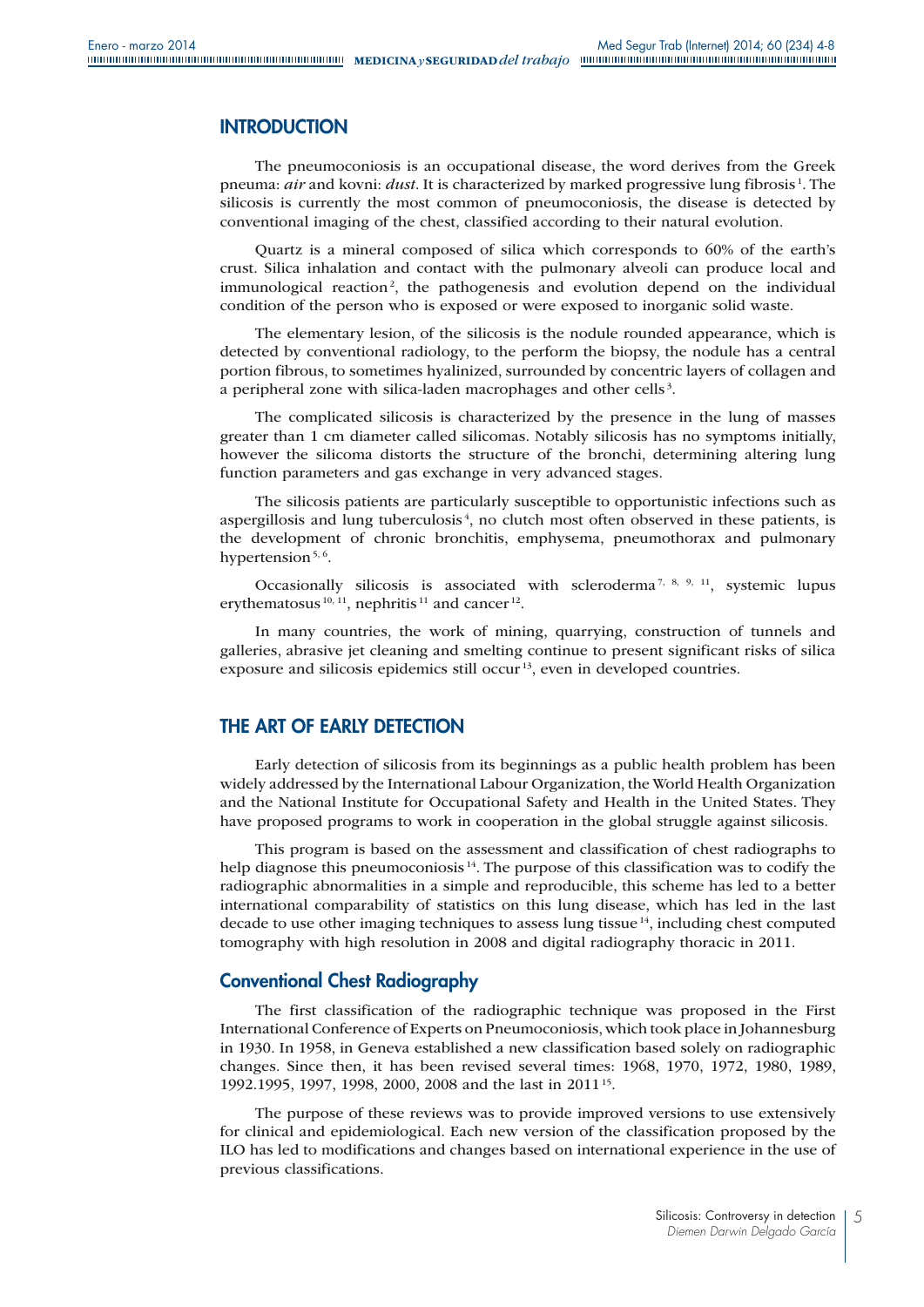The classification is based on a series of standard radiographs, a written text and a series of notes. It consists of 22 chest radiographs<sup>15</sup>, which have been selected after international trials in order to illustrate the rules of intermediate categories of profusion of small rounded opacities and to provide examples of the rules of the categories A, B and C for large opacities (silicomas).

## Thoracic Computed Tomography with High Resolution

This test has been shown to be more sensitive and specific for the diagnosis of silicosis to detect early subpleural rounded opacities in the upper lobes or mediastinal and lymph nodes that are not visible on conventional radiography<sup>16</sup>, even in the early detection of cancer 17. Making it possible to infer the onset of this disease by this technique pulmonary 18, 19, 20, 21, 22.

## Digital Radiography Thoracic

Is considered now to digital radiography the greatest advance technological imaging systems. The International Labour Organization and the National Institute for Occupational Safety and Health in the United States presents new guidelines for the detection and classification of pneumoconiosis, through digital radiography thoracic in the  $2011^{23}$ .

## DISCUSIÓN

The base the diagnosis of silicosis is the radiographic finding of diffuse lung opacities<sup>24</sup>, risk associated with a history of inhalation to silica dust. Namely history occupational is one of Key elements orientation clinic front the finding diffuse pulmonary nodules.

Given the frequent interobserver variability exists in the interpretation of conventional and digital x-ray plate, the International Labour Organization in conjunction with international organizations concerned with the health of workers, have developed a widespread radiological classification based on the type, size and profusion of lung injury caused by exposure to silica 15, 23.

At present the use of other imaging techniques, such as computed tomography highresolution, allowed early detection parenchyma abnormalities caused by exposure to silica  $16, 19$ .

However, the above techniques do not have systematic information that allows use as standard evaluation method for the early detection of silicosis because their interpretation remains operator dependent<sup>25</sup>.

#### **Controversy**

The conventional chest radiography is relatively specific to certain conditions, presents technical difficulties observed in obese, is suitable for the evaluation of benign pleural disease, there is little intra and inter observer agreement compared with digital radiography thoracic, generates less ionizing radiation that digital radiography thoracic.

The chest computed tomography with high resolution, is more sensitive to interstitial commitment, has greater specificity under certain conditions, is appropriate in obese patients, there is a greater according intra and inter observer compared with conventional chest radiography and digital, generates higher radiation doses.

The digital radiography, allows analyze result through a personal computer or notebook, evaluates images simultaneously and several miles away, there is little agreement intra and inter observer compared with conventional chest radiography, generates more ionizing radiation that chest radiography Conventional.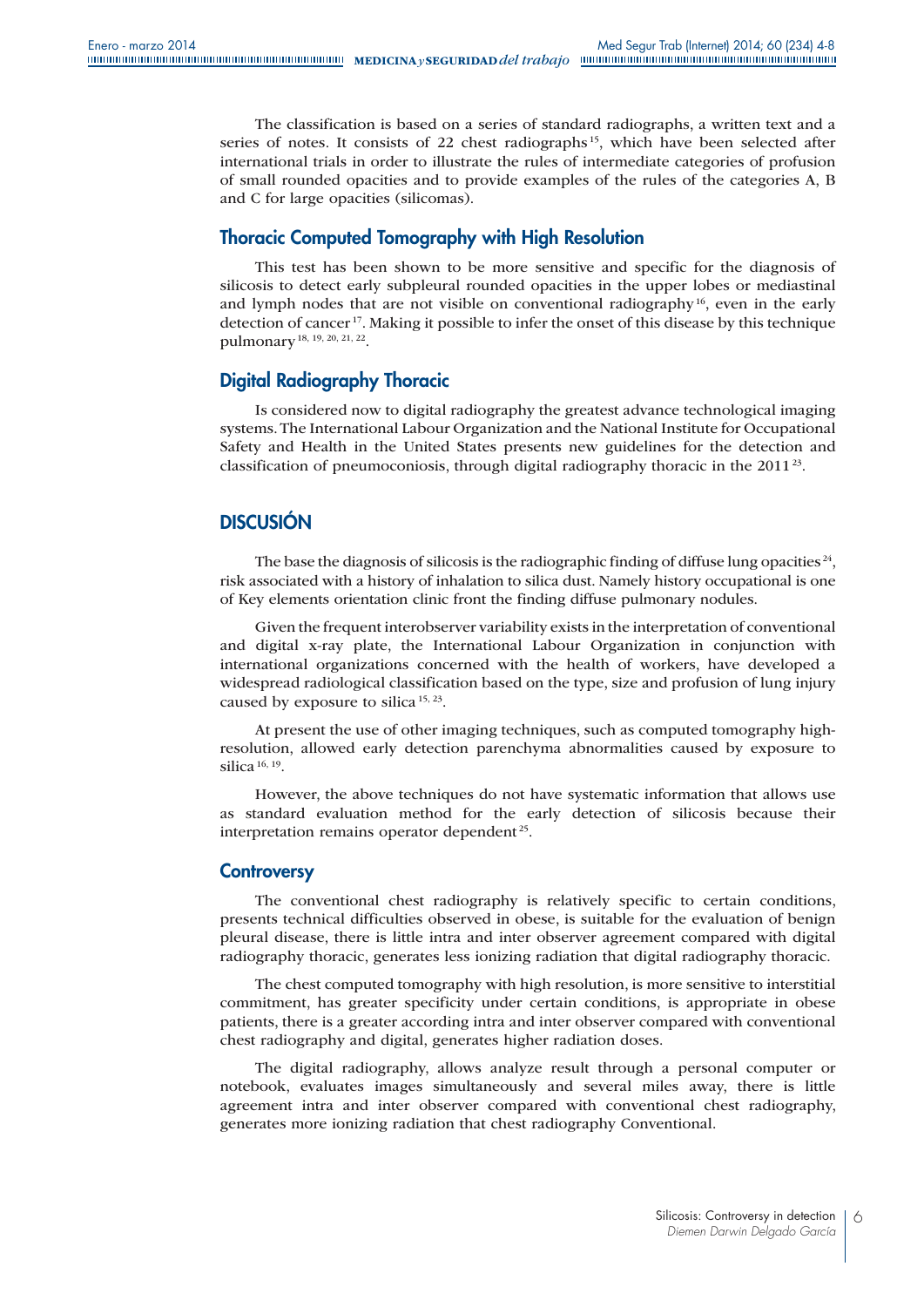These generate ionizing radiation techniques may affect the functioning of organs and tissues  $26$ , if the dose is low or received along for an extended period there is likelihood of cells to repair successfully however exposure to ionizing radiation is cumulative eventually cause mutagenic and carcinogenic over time.

#### **Challenges**

Sensitizing the rulers of the magnitude of the public health problem that causes the silicosis and thereby create regulatory agencies who care to ensure working conditions within companies.

Through state policies encourage to universities in the constitution of specialization programs in occupational medicine and thereby spread the art of knowledge the employer and employee, designing preventive to maintain health and life.

Encourage training in early identification of lung disorders caused by exposure to silica, using internationally recognized programs (National Institute for Occupational Safety and Health in the United States - University of Fukui in Japan).

# **CONCLUSIONS**

The impact of the modern concept of the cascade of events in the pathogenesis of silicosis has not altered the traditional method of surveillance of workers, but has significantly improved the capacity of early medical diagnosis of the disease, at a time that this only has had a limited impact about pulmonary function.

They are certainly individuals who are in the early stages, which must be identified and removed from further major exhibitions, if we are to prevent disability through medical surveillance.

## RECOMMENDATIONS

Improved ventilation systems and aspiration, isolation process, wet techniques, personal protection including proper selection respirators, reduce exposure.

It is also important to educate the workers and the company about the dangers of silica dust exposure and measures to control such exposure.

If identified a case silicosis a worker, it is advisable remove exposure. Unfortunately, the disease may progress even in the absence of further exposure to silica.

In addition, the finding of a case of silicosis, should trigger an evaluation of the workplace to protect other workers also are are at risk.

## **REFERENCES**

- 1. Suzanne L, et al. The Nalp3 inflammasome is essential for the develop of silicosis. Pnas 2008; 105 (26): 9035-9040.
- 2. Hamilton R, Thakur S and Holian A. Silica binding and toxicity in alveolar macrophages. Free Radic Biol Med 2008; 44:1246-1258.
- 3. Keller M, Rüegg A, Werner S and Beer H. Active caspase-1 is a regulator of unconventional protein secretion. Cell 2008; 132:818-831.
- 4. Mariathasan S and Monack DM. Inflammasome adaptors and sensors: Intracellular regulators of infection and inflammation. Nat Rev Immunol 2007; 7:31-40.
- 5. González M, Trinidad C, Castellón D, Calatayud J y Tardáguila F. Silicosis pulmonar: hallazgos radiológicos en la tomografía computarizada. Radiología 2012; 55 (4): 2-10. Spanish.